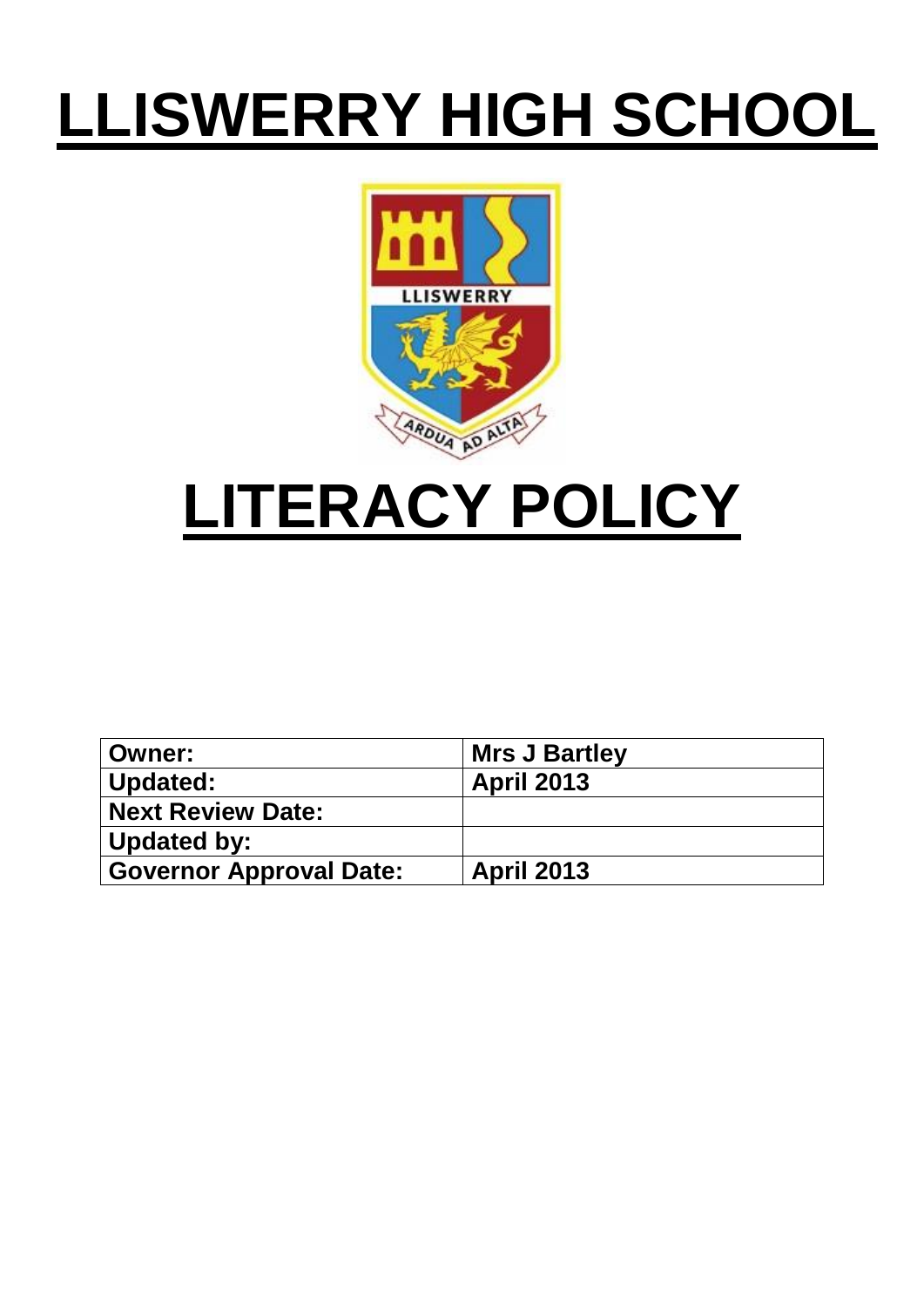## **LLISWERRY HIGH SCHOOL LITERACY POLICY**

## **Rationale**

At Lliswerry High School, we accept the fundamental principle that Literacy is the key to improving learning and raising standards; it enables pupils to gain access to the subjects studied in school, to read for information and pleasure, and to communicate effectively. Poor levels of literacy impact negatively on what pupils can do and how they see themselves.

Crucially, we believe that literate pupils will ultimately emerge as confident and articulate communicators, fully prepared to enter the adult world, whether to continue their academic studies or to enter the world of work. **All teachers are teachers of literacy**. As such, the staff of Lliswerry share responsibility for the teaching of literacy **throughout** the curriculum and recognise their statutory responsibilities, as outlined in National Literacy and Numeracy Framework.

## **Policy Aims**

- To adopt a whole-school approach to literacy across the curriculum in keeping with the principles and practices established in the National Literacy and Numeracy Framework.
- To enable all pupils to reach their potential in the key literacy skills of reading, writing, speaking and listening
- To make provision for pupils who speak a different language at school from the one they speak at home
- To support the development of literacy skills throughout the curriculum and those who are underperforming
- To raise staff awareness of key literacy strategies through working party discussions, INSET and the dissemination of good classroom practice
- To encourage staff to take responsibility for the development of literacy in their subject areas through the inclusion of appropriate lesson planning
- To identify specific roles and responsibilities within the school with regard to the development of literacy work
- To establish procedures for monitoring literacy across the curriculum

## **Leadership of the Policy**

Literacy is a key drive of School Improvement and hence the 2<sup>nd</sup> in the English Department has the responsibility of Literacy throughout the curriculum co-ordinator (LTC). The coordinator has been given additional non-contact time to effectively discharge required duties. The roles and responsibilities of co-ordinator are:

- identifying, through research/observations in the school, locally and nationally, current thinking, development and good practice, (to include Estyn guidance) and communicating these to all relevant parties.
- liaising with partner primary schools regarding teaching/learning strategies, assessment processes and the standards achieved by pupils in order to ensure a smooth transition and continuity and progression between Key Stages 2 and 3.
- coordinating, monitoring and evaluating specific projects and programmes aimed at developing pupils' literacy skills including the Literacy Acceleration Programme.
- reviewing, developing and updating, on an annual basis, the school's 'Literacy Policy and Guidelines' and advising/supporting colleagues accordingly.
- providing training/support for colleagues on an individual, departmental and whole school basis.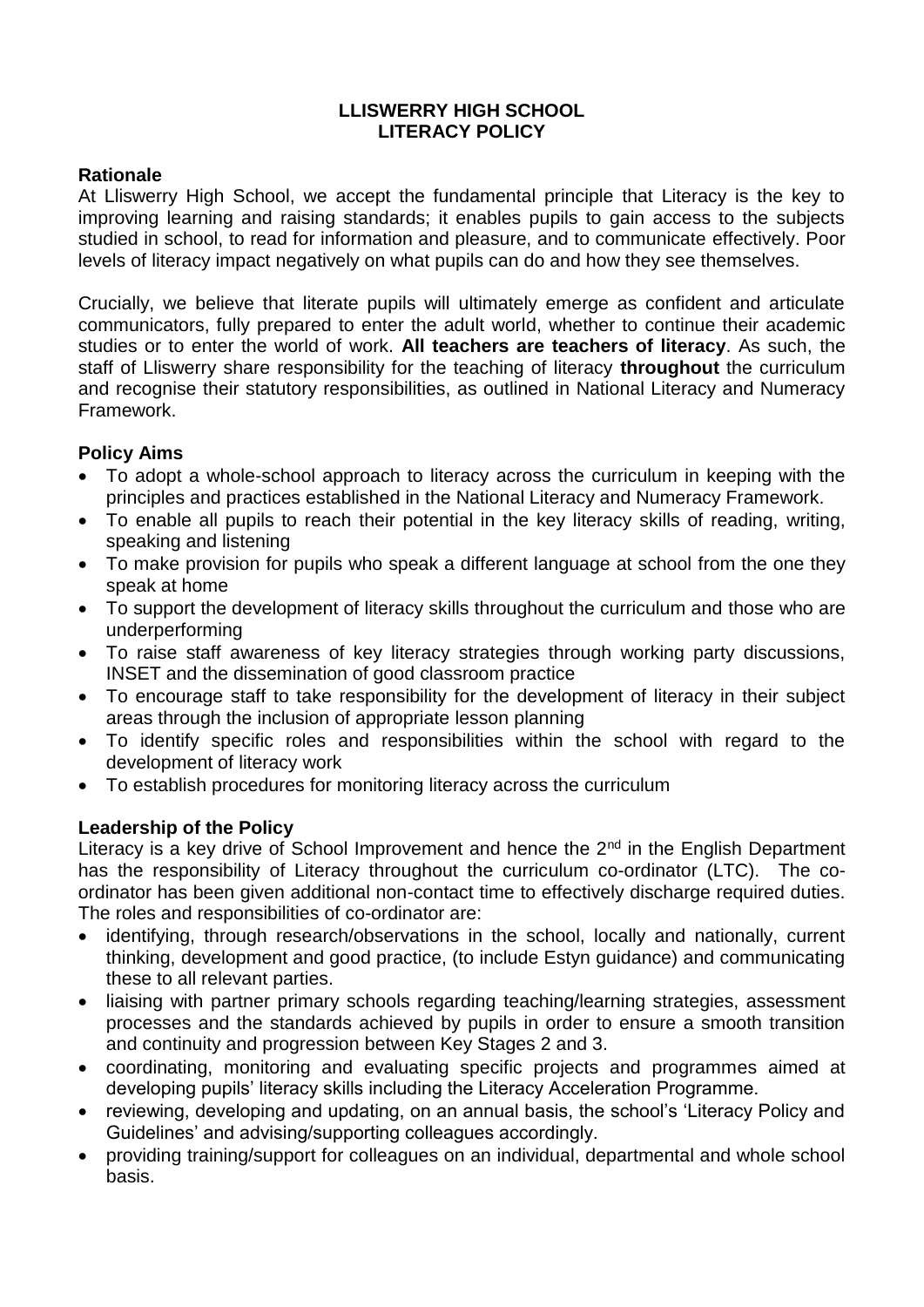- contributing, particularly in the context of 14 to 19 requirements, to the planning, development, delivery, monitoring and evaluation of the school's provision in respect of the communications aspects of Essential Skills Wales.
- auditing and evaluating the cross-curricular status of literacy in the school in terms of pupils' standards of achievement, teaching and learning strategies and assessment processes and communicating the outcomes of this to all relevant parties.
- advising on the priorities/targets relating to cross-curricular literacy to be included in the school's annual development plan and coordinating/managing their implementation.

## **Implementation**

The implementation of the Literacy is based around 3 main areas:

#### 1. Literacy Acceleration Programmes

The school uses data received from the partner primary schools to identify a number of year 7 pupils who require additional support to improve their Literacy. These pupils are withdrawn from the mainstream lessons once a week and work in small groups with a Literacy teacher in the Literacy Development Room. The pupils are tested at regular intervals throughout the year and once it is determined they have reached a level where support is no longer needed then they are removed from the programme. This programme continues throughout KS3 for those pupils who require it. The number of pupils on the programme decreases as in year 8 and further decreases in year 9. This programme is taught by staff that have been timetabled to undertake the lessons but is evaluated and reviewed by the co-ordinator.

A second Literacy programme is 'Reading Buddies' where year 12 pupils work with pupils in year 7 with the development in reading skills. The programme is supervised by members of staff. The co-ordinator ensures that training is provided for the year 12 pupils and liaises with the teachers of the programme as part of an evaluation and review process.

The co-ordinator identifies and provides any staff training requirements for the acceleration programmes.

## 2. Other Literacy programmes for ALN and EAL pupils

The school runs a number of Literacy programmes for ALN and EAL pupils. The coordinator is not responsible for the implementation, review and evaluation of these programmes. However, the co-ordinator keeps an interest in the current outcomes of these programmes in order to provide appropriate support when required. The programmes we currently have are:

The ALN department provides two programmes to support ALN pupils with low levels of Literacy. These are ComIT and additional Literacy sessions. The ALNCO has overall responsibility for these programmes and liaises with the co-ordinator on a regular basis to discuss provision and outcomes.

Lliswerry High School has a significant proportion of pupils (over 25%) that are classified as EAL. The school believes that the best way to learn the English language is through deep immersion within mainstream lessons. However, the school has recognised that when an EAL pupil joins the school then a basic introduction to everyday words and phrases is needed. Thus the school has set up an EAL Induction programme until such a time their English is of a sufficient standard to be fully integrated into mainstream lessons. At KS4, the school has formed a partnership with Coleg Gwent to provide a pathway for pupils with Welsh Government Language Acquisition stage A or B. This involves the pupils attending and following courses at Coleg Gwent for 2 days and attending school for 3 days. For the 3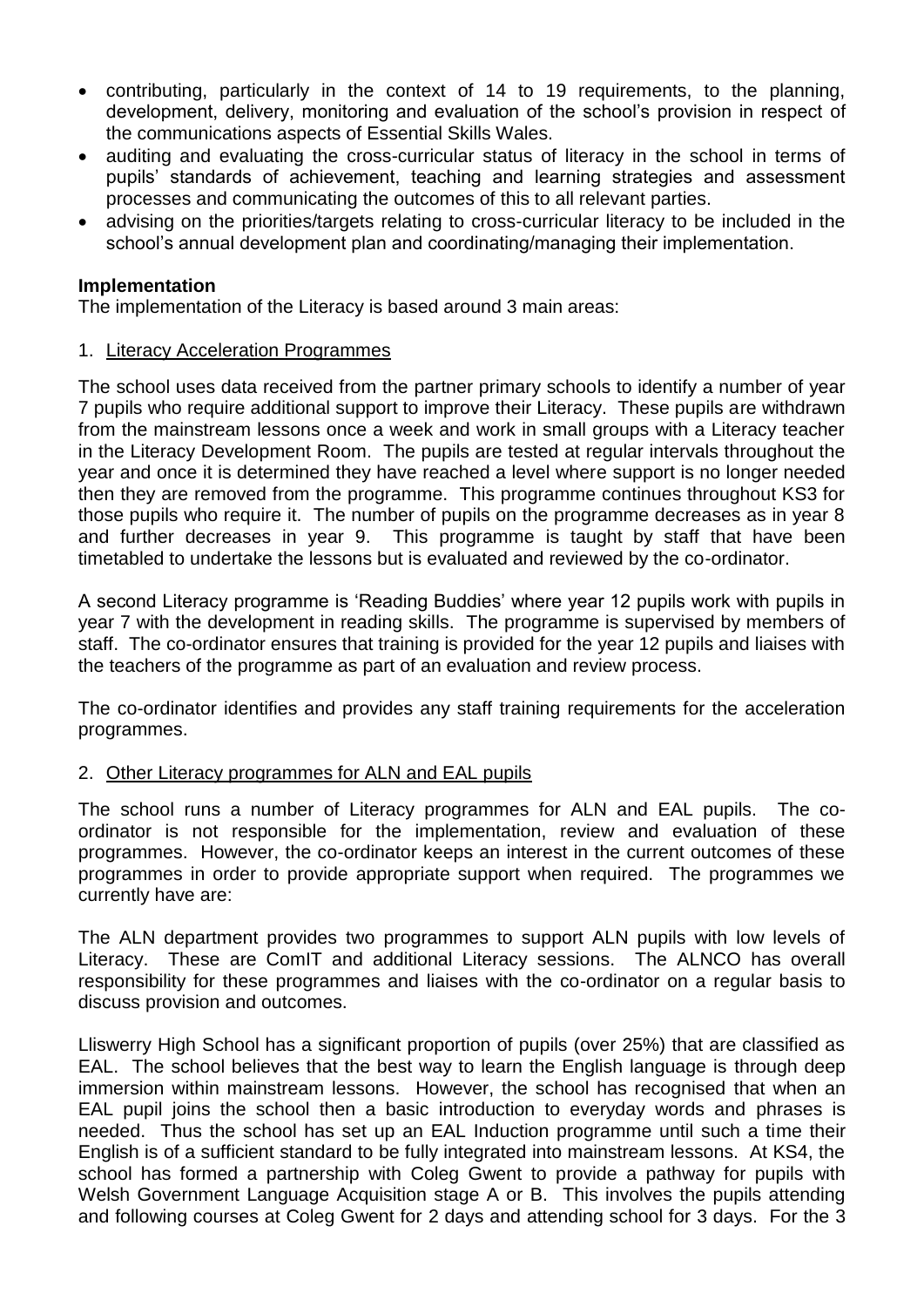days in school the pupils will attend sessions in the EAL Induction Centre for appropriate provision.

## 3. Literacy throughout the curriculum

At Lliswerry High School we recognise that Literacy is a prominent feature of every lesson. Thus the co-ordinator has a vital role in securing good provision throughout the school leading to good outcomes. In order to ensure this, the co-ordinator undertakes the following tasks:

- meet with representatives of departments to discuss Literacy within that subject area in order to provide support and guidance as appropriate
- takes a lead in a Literacy PLC as part of the Teaching and Learning plc in order to provide appropriate literature to staff
- identifies good practice and shares with colleagues
- Identification and implementation of additional Literacy projects
- development of resources that support Literacy within the classroom, e.g. Literacy Mats

## **Supporting Staff Development in Literacy**

In order to develop consistency in use of the Literacy policy it is essential that staff are provided with a variety of support and training opportunities. The opportunities that are in use within the school are:

- staff INSET days literacy is a feature of every INSET day
- Literacy PLC (within Teaching and Learning PLC) strategies and resources are developed and shared with staff
- identification of good practice in Literacy from lesson observations which can then be shared with colleagues
- encourage models of good practice e.g. modelling and close collaboration between colleagues in order to promote literacy developments
- staff are provided with a reference book which details good practice and ideas that reinforce the delivery of Literacy

## **Roles and Responsibilities**

In addition to the roles and responsibilities of the Literacy co-ordinator the following also applies:

## SLT

- accept overall responsibility for the delivery of the school's Literacy Policy
- provide opportunities for staff training in Literacy during INSET days
- monitor departments' implementation of the Literacy Policy

Head of Department or nominated Departmental Literacy representative

- ensure that 'subject specific literacy' is clearly identified in schemes of work, and that there is obvious progression through the key stages
- seek to find opportunities to liaise with the Literacy Co-ordinator and the English Department to provide continuity
- monitor the work of the department with regard to the inclusion of specific literacy strategies in lesson planning
- use available assessment data to identify pupils that need support.